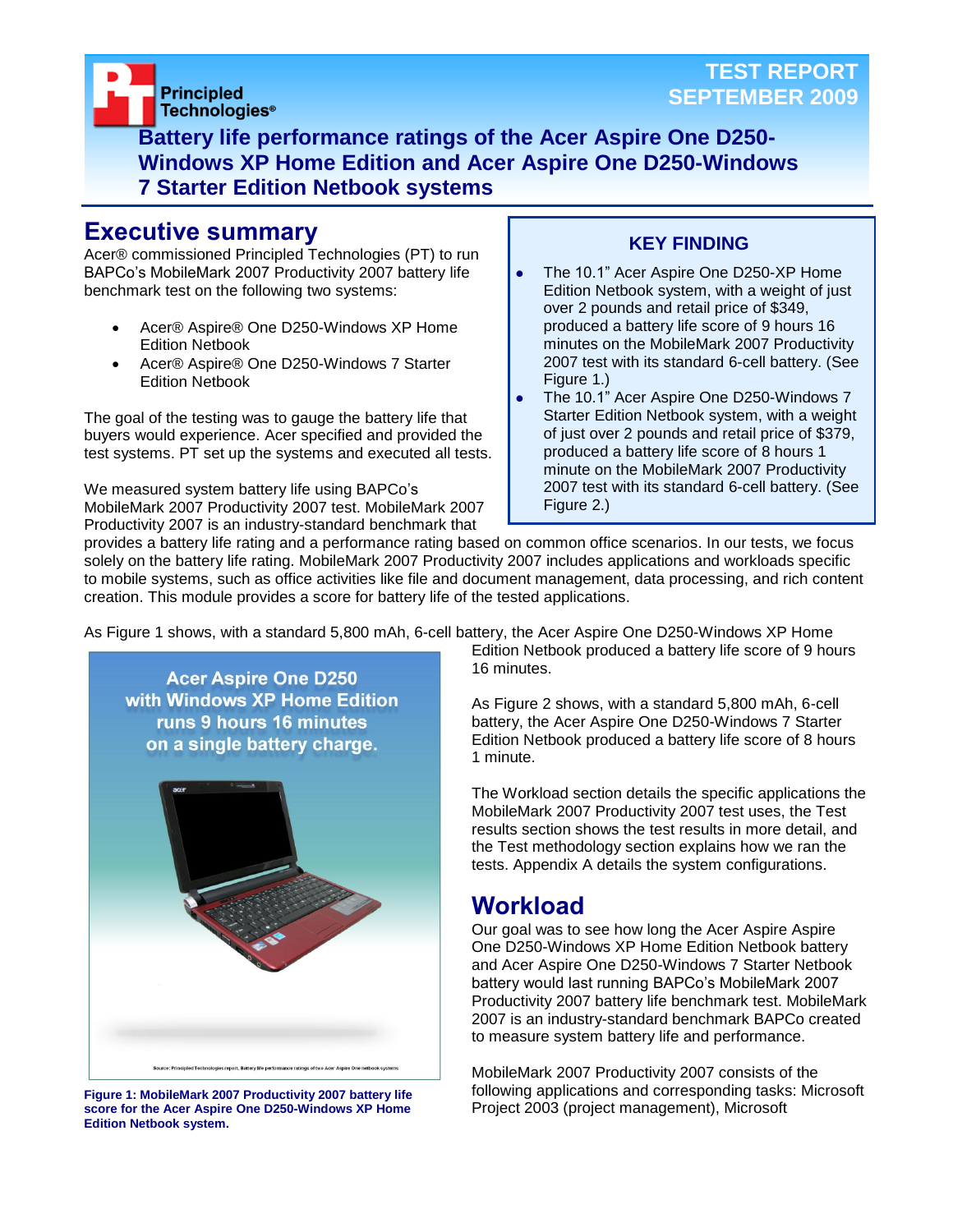**Acer Aspire One D250** with Windows 7 Starter Edition runs 8 hours 1 minute on a single battery charge.



**Figure 2: MobileMark 2007 Productivity 2007 battery life score for the Acer Aspire One D250-Windows 7 Starter Edition Netbook system.**

Excel 2003 (calculation sheets), Microsoft Outlook 2003 (emails, calendars, scheduler), Microsoft **PowerPoint** 

2003 (slide presentations), Microsoft Word 2003 (formatted text documents), WinZip Computing and WinZip Pro 10.0 (compressed archives), Adobe Photoshop CS2 (manipulated and compressed images), Adobe Illustrator CS2 (manipulated images), and Adobe Flash 8 (vector graphics, animation).

MobileMark 2007 measures system battery life in minutes. MobileMark 2007 records system battery life at the start of the Productivity 2007 benchmark, and repeats the benchmark workload until the system battery life is depleted, or until the netbook system powers down due to low battery life. At the 7 percent battery life setting,

MobileMark 2007 records a timestamp once per minute. At the end of the benchmark, it compares the beginning timestamp to the final (last recorded) timestamp. MobileMark 2007 derives its system battery life rating as the number of minutes between the start and end timestamps.

We followed the run rules that MobileMark 2007 specifies here: [http://www.bapco.com/support/mobilemark2007/Ma](http://www.bapco.com/support/mobilemark2007/Manual/rules.html) [nual/rules.html.](http://www.bapco.com/support/mobilemark2007/Manual/rules.html)

### **Test results**

Figure 3 presents the MobileMark 2007 Productivity 2007 median battery life rating for the Acer Aspire One D250- Windows XP Home Edition Netbook and Acer Aspire One D250-Windows 7 Starter Edition etbook. We conducted one conditioning run followed by three Official MobileMark 2007 Productivity 2007 runs. (Complete test results appear in Appendix B.)

Because screen brightness can affect the amount of energy a system consumes, we check the brightness of every system we test and adjust it when necessary. We adjusted the levels of brightness for each system to meet MobileMark's required minimum brightness of 60 nits. We tested the Acer Aspire One D250-Windows XP Home Edition at 80 nits and the Acer Aspire One D250-Windows 7 Starter Edition at 69 nits.

|                                          | <b>Acer Aspire One D250-Windows XP</b><br>Home Edition (80 nits) | <b>Acer Aspire One D250-Windows 7</b><br><b>Starter Edition (69 nits)</b> |
|------------------------------------------|------------------------------------------------------------------|---------------------------------------------------------------------------|
| <b>MobileMark 2007 Productivity 2007</b> |                                                                  |                                                                           |
| Battery life score<br>(hours:minutes)    | 9.16                                                             | 8:01                                                                      |

**Figure 3: MobileMark 2007 Productivity 2007 scores for the Acer Aspire One D250-Windows XP Home Edition and Acer Aspire One D250-Windows 7 Starter Edition Netbook systems we tested.**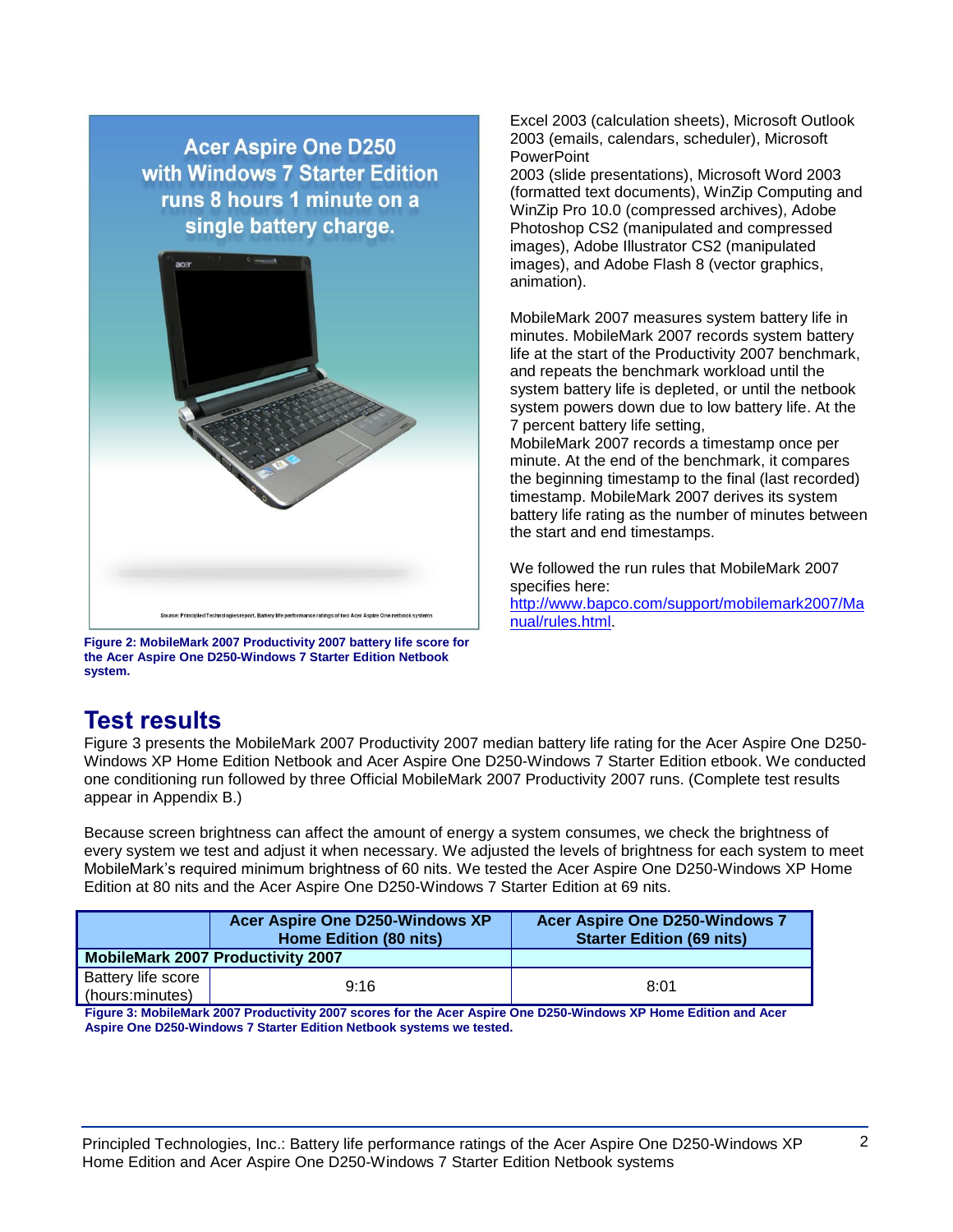## **Test methodology**

This section details the methodologies we followed in testing each system.

### **MobileMark 2007**

#### **Antivirus software conflicts**

MobileMark 2007 is not compatible with any virus-scanning software, so we uninstalled any such software that is present on the netbook PCs before we installed the benchmark.

#### **Pre-installed software conflicts**

MobileMark 2007 installs the following applications, which its test scripts employ:

- Adobe Photoshop 6.0.1
- InterVideo WinDVD 6.0
- Macromedia Flash 5.0
- Microsoft Excel 2002
- Microsoft Outlook 2002
- **Microsoft PowerPoint 2002**
- Microsoft Word 2002
- Netscape Communicator 6.01
- Network Associates McAfee VirusScan 5.13
- WinZip Computing WinZip 8.0

If any of these applications are already on the system under test, they could cause problems with the benchmark due to software conflicts. To avoid any such issues, before we installed the benchmark, we uninstalled all conflicting pre-installed software applications, including different versions of any of the programs MobileMark uses.

#### **Displaying brightness and power settings**

Because the brightness of a netbook's display affects its battery life, BAPCo requires that, before you test with MobileMark 2007, you make sure the brightness of the netbook's monitor is greater than or equal to 60 nits on a completely white screen while the netbook is unplugged and running on battery power. The measurement follows the standards from the Video Electronics Standards Association [\(www.vesa.org/Standards/summary/2001\\_6a.htm\)](http://www.vesa.org/Standards/summary/2001_6a.htm).

We complied with this standard for all the tests we ran by setting the netbook PC's brightness as close to 60 nits as we could without going below that brightness level. We used the following procedure, which assumes we began with the netbook plugged into the power supply, to meet this requirement before we started each test:

- 1. To create a completely blank, white screen, open Microsoft Paint by clicking Start $\rightarrow$ All Programs→Accessories→Paint.
- 2. Open the Attributes by pressing Ctrl+E.
- 3. Enter dimensions that are larger than the current screen resolution. For example, if the screen resolution is 1,280 x 800, type 1600 for Width and 1200 for Height.
- 4. Click OK.
- 5. Press Ctrl+F to view the bitmap image and render the screen totally white.
- 6. Wait 45 minutes to allow the screen to warm.
- 7. Unplug the netbook from the power supply, and measure the display's brightness using a luminance meter in the center of the screen. (We use the Gossen Mavolux5032C.)
- 8. If the reading is below or significantly greater than 60 nits, use the netbook's keyboard screen-brightnessadjustment keys to bring the display as close to 60 nits as possible, then retest.
- 9. Allow the netbook to run on battery power for 10 minutes, re-measure the display, and adjust the brightness up or down as necessary.
- 10. Verify that the netbook saved the brightness setting by plugging in the system, unplugging it, and taking another reading. If the netbook did not save this setting, use its power-management application(s) to set the brightness appropriately, and save that setting.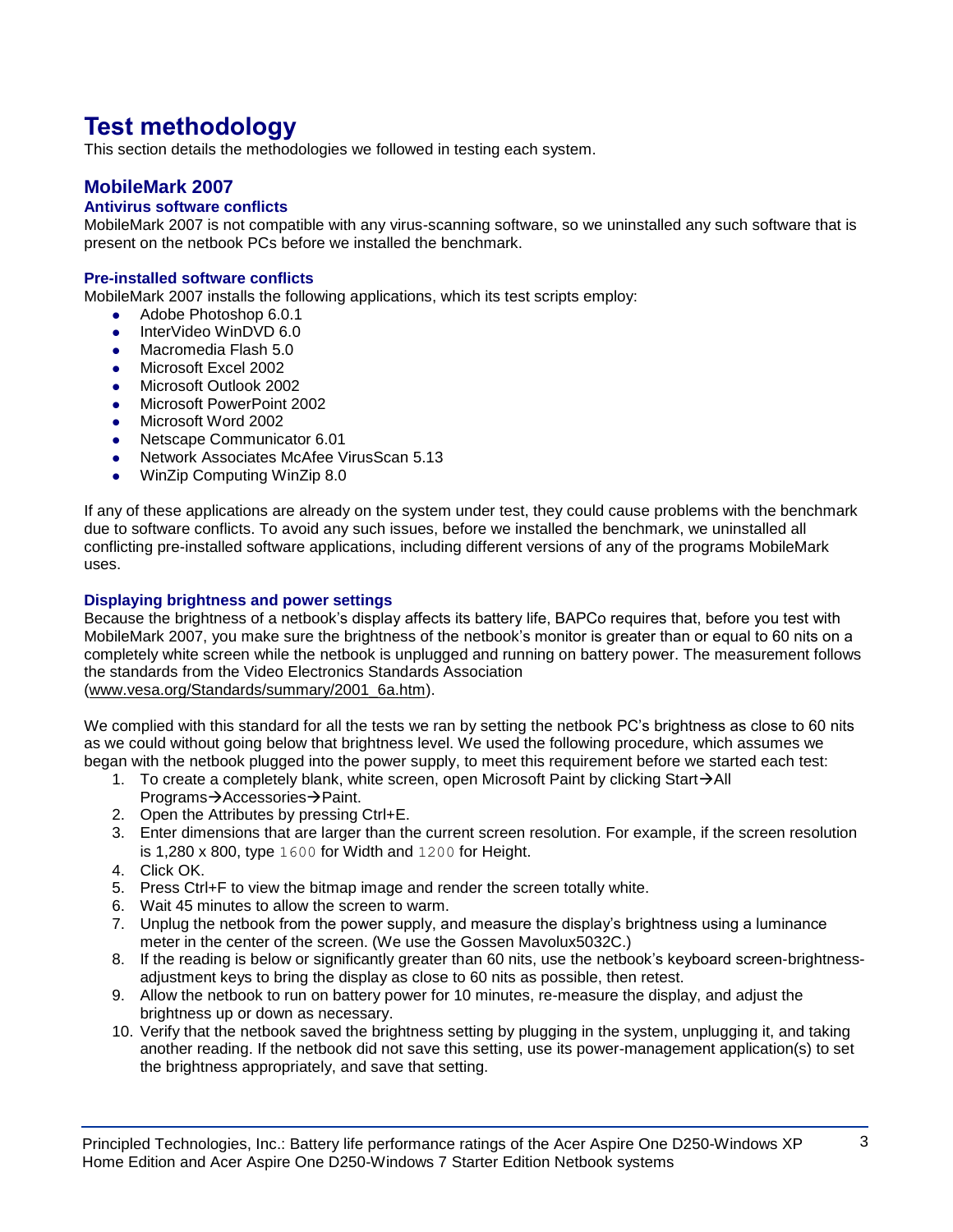#### **MobileMark 2007 Auto-configuration Tool**

This tool supports three levels of configuration:

- 1 . Only make changes that are REQUIRED in order for the benchmark to run.
- 2 . Additionally, make changes that are RECOMMENDED for repeatable results.
- 3 . Additionally, make changes that help ensure best results.

We choose Level 3 in the Auto-configuration tool.

Note: The Acer Aspire One D250-Windows 7 Starter Edition came pre-installed with Windows 7 Starter Edition. The current version of the Auto-configuration tool v1.3.2 does not support Windows 7, so we made the following changes manually:

The MobileMark Auto-configuration tool makes the following configuration changes at each of the three levels:

#### **Level 1—Required**

- Creates and activates a new power scheme that it names MobileMark 2007
- Disables hibernate, standby, and display standby
- Sets hard drive timeout and CPU power management
- See the following POWER SCHEMES section for details on this scheme
- Disables Screen Saver
- Disables Windows Update.
- Disables Desktop Cleanup Wizard
- Disables User Account Control (UAC)
- Disables Sidebar

#### **Level 2—Recommended**

- Completes Level 1 steps
- Disables Windows Security Center warning messages
- Disables Windows Firewall
- Disables incoming Remote Desktop connections
- Disables Windows Error Reporting to Microsoft
- Prevents the Welcome Center from running at startup

#### **Level 3—Best scores**

- Completes Level 1 and Level 2
- Disables Windows Defender

#### **Power schemes**

The MobileMark Auto-configuration tool creates a MobileMark 2007 power scheme, which makes the following power option changes:

- a . Additional settings:
	- Require a password on wakeup: No
- b . Hard disk:
	- Turn off hard disk after: 3 minutes
- c . Wireless Adapter Settings:
	- Power Saving Mode: Maximum Power Saving
- d. Sleep:
	- Sleep after: Never
- e . USB settings
	- USB selective suspend setting: Enabled
- f . Power buttons and lid:
	- Lid close action: Do nothing
	- Power button action: Shut down
	- Sleep button action: Sleep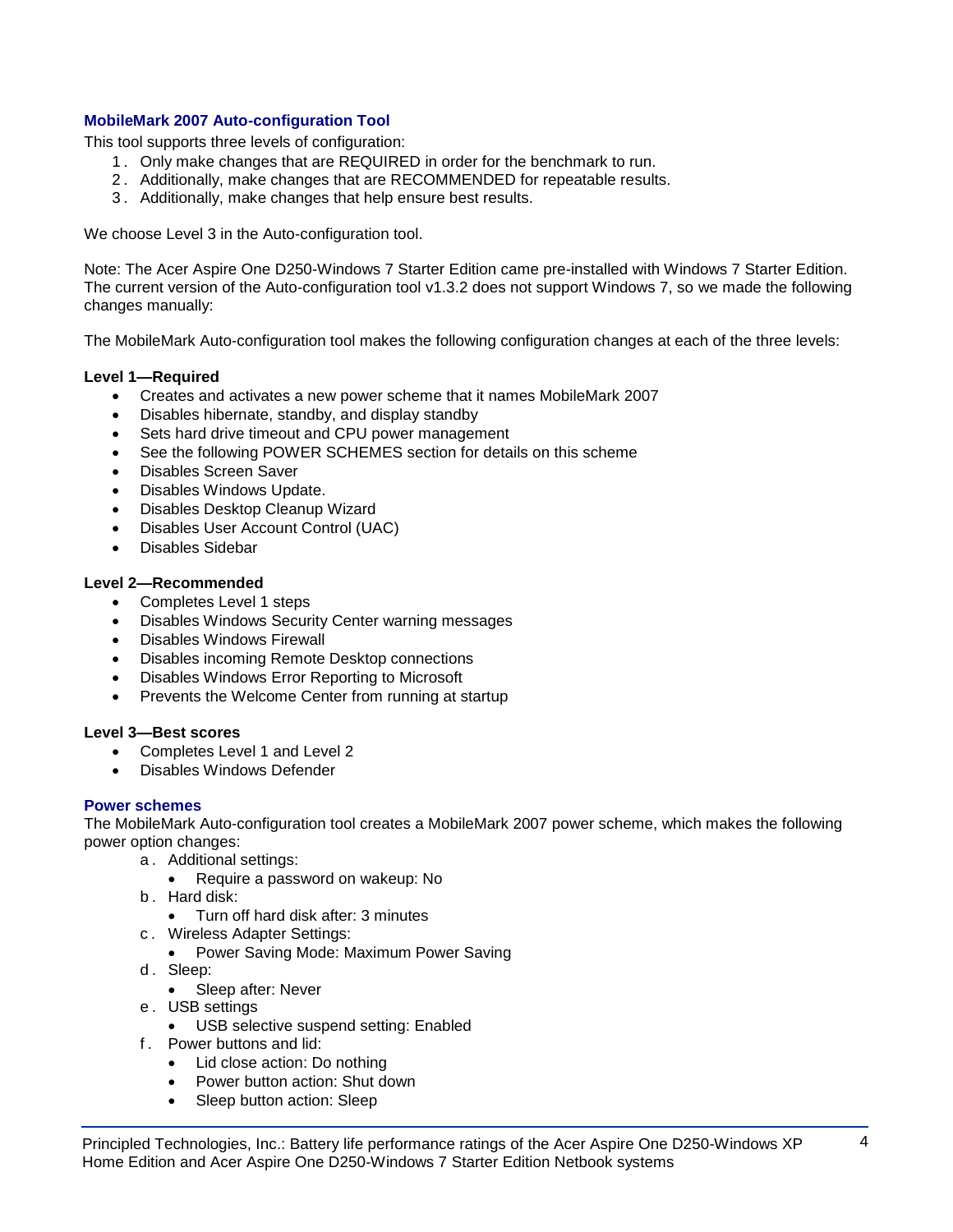- Start menu power button: Shut down
- g . PCI Express:
- Link State Power Management: Maximum power savings
- h . Processor power management:
	- Minimum processor state: 5%
	- Maximum processor state: 100%
- i. Search and Indexing:
	- Power Savings Mode: Power Saver
- j. Display:
	- Turn off display after: Never
	- Adaptive display: Off (Extends the time that Windows waits to turn off the display)
	- Display brightness: 100% (We then adjust the brightness % to be no less than 60 nits)
- k . Multimedia settings:
	- When sharing media: Prevent idling to sleep
- l. Battery:
	- Critical battery action: Shut down (on battery), Do nothing (plugged in)
	- Low battery level: 0%
	- Critical battery level: 0%
	- Low battery notification: Off
	- Low battery action: Do nothing

### **Installing MobileMark 2007**

- 1. Turn off the wireless network adapter by using the external toggle switch.
- 2. Insert the MobileMark 2007 Install DVD in the netbook PC's DVD drive.
- 3. At the Welcome screen, click Next.
- 4. Accept the license agreement, and click Next.
- 5. At the Ready to Install the Program screen, click Install.
- 6. Run the BAPCo Auto-configuration tool, v.1.3.2, or set manually, the power options:
	- a. Insert the Auto-configuration tool in the netbook PC's DVD drive.
	- b. Double-click BAPCo\_AutoConfig.exe.
	- c. Type M to choose MobileMark 2007.
	- d. Type 3 to choose the changes that produce the best possible scores.
- 7. Adjust the screen brightness to no less than 60 nits:
	- For Windows XP
	- a. Press the Function + screen brightness keys.
	- For Windows 7
	- a. Click the Windows start button, and type  $power$  options in the Windows Start Search box.
	- b. Click Change plan settings.
	- c. Click Change advanced power settings.
	- d. Expand the Display option, and change the Display brightness on battery and plugged in, to the correct percentage that produces no less than 60 nits.
- 2. Disable automatic disk defragmentation:
	- a. Click the Windows start button, and type disk defragmenter in the Windows Start Search box.
	- b. Uncheck the box next to Run on a schedule.
- 3. Disable System Protection:
	- a. Click the Windows start button, and type System in the Windows Start Search box.
	- b. Click System Protection.
	- c. Uncheck all disks that are protected, and click Apply.
- 4. Disable Windows Desktop Search indexing:
	- a. Click the Windows start button, and type Indexing Options in the Windows Start Search box.
	- b. Click Modify.
	- c. Click Show all locations.
	- d. Under Summary of selected locations, highlight each Included Location listed, which will automatically take you to the indexed location.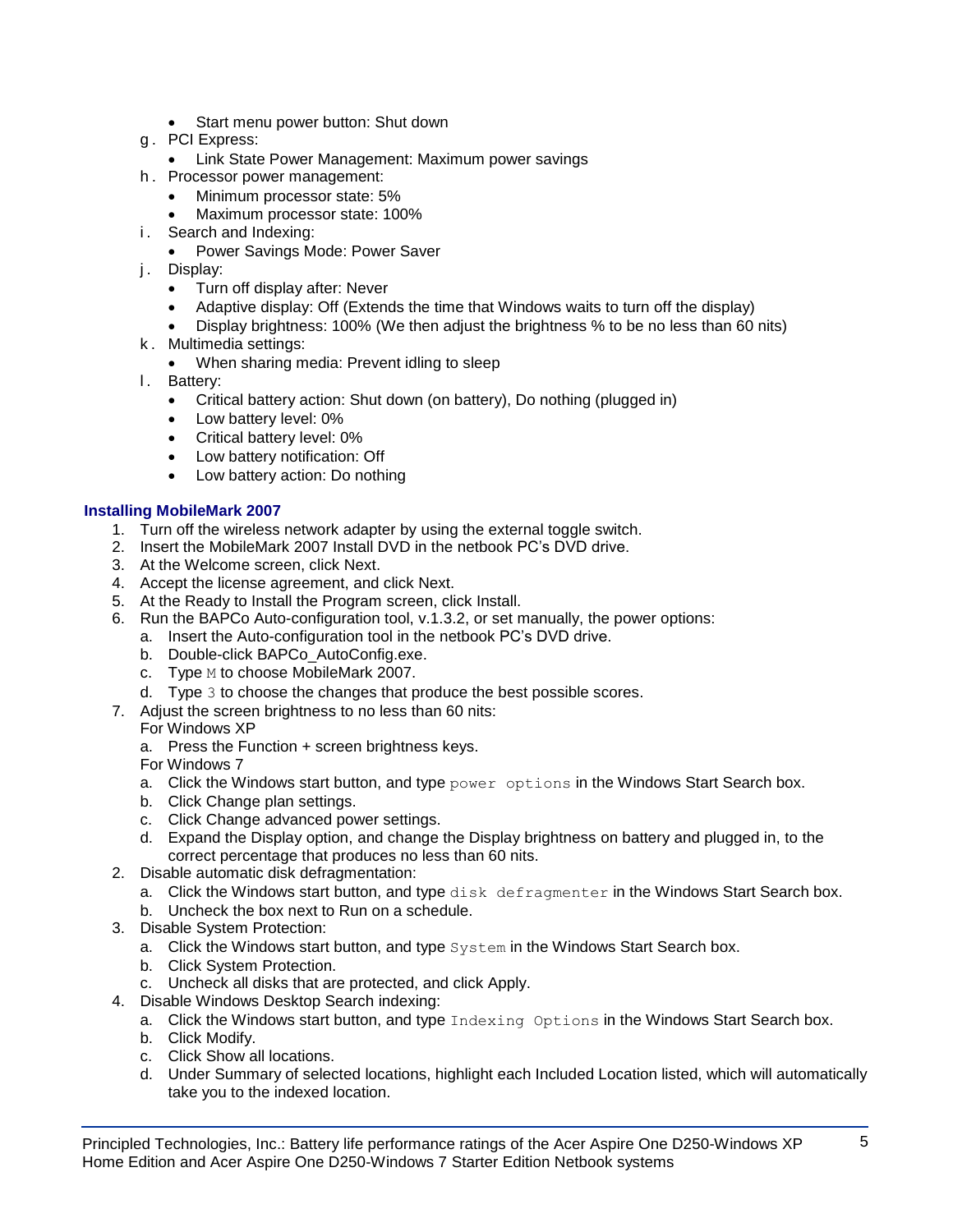- e. Under Change selected locations, uncheck the boxes next to each indexed location.
- 5. Defragment the hard drive(s):
	- a. Click the Windows start button, and type disk defragmenter in the Windows Start Search box.
	- b. Click Defragment now.

#### **Conditioning the battery**

- 1. Plug the AC power adapter into the netbook PC, and completely charge the battery.
- 2. Install MobileMark 2007 v1.06, following the steps we outlined in the Installing MobileMark 2007 section earlier in this section.
- 3. Double-click the MobileMark 2007 icon on the desktop.
- 4. Highlight the Productivity 2007 item in the left panel.
- 5. Type System Conditioning as the name for this test in the Project Name field at the top-right panel, and click Next Step.
- 6. If MobileMark lists no problems or warnings, click Next Step. If it does list any problems or warnings, close MobileMark 2007, and correct the problem(s) before proceeding.
- 7. Unplug the AC power adapter. The Productivity 2007 test begins immediately.
- 8. The test is complete when the netbook PC has fully depleted its battery and is no longer operational when running on battery power.
- 9. Plug the AC power adapter into the netbook PC, and completely charge the battery.

#### **Measuring battery life**

We performed the following steps to run the MobileMark Productivity 2007 benchmark:

- 1. Double-click the MobileMark 2007 icon on the desktop.
- 2. Select the Productivity 2007 test by highlighting it in the left panel.
- 3. Enter a name for this test in the Project Name field in the top right panel, and click Next Step.
- 4. If MobileMark lists no problems or warnings, click Next. If it does list any problems or warnings, close MobileMark 2007, and correct the problem(s) before proceeding.
- 5. Unplug the AC power adapter. The test begins immediately.
- 6. The Productivity 2007 test is complete when the netbook PC has fully depleted its battery and is no longer operational when running on battery power.

We executed the Productivity 2007 test three times on the system and took the median battery life run as the representative score for that test.

#### **Getting the MobileMark 2007 results**

After each MobileMark test completed, we plugged the AC power adapter into the netbook PC and turned on the system. MobileMark 2007 started automatically after the system booted, analyzed the test scores, and opened the Test Results Viewer with the results from the last test.

To submit these results to BAPCo, we saved the test results directory. To do so, we performed the following steps:

- 1. Browse to the C:\ Program Files\BAPCo\MobileMark 2007\results directory.
- 2. Select My Computer.
- 3. Select Local Disk (C:).
- 4. Select the Program Files directory.
- 5. Select the BAPCo directory.
- 6. Select the MobileMark2007 directory.
- 7. Select the results directory. (Note: The name of the directory for the Productivity 2007 results is the name you gave the test in Step 3 of the MobileMark Productivity 2007 process.)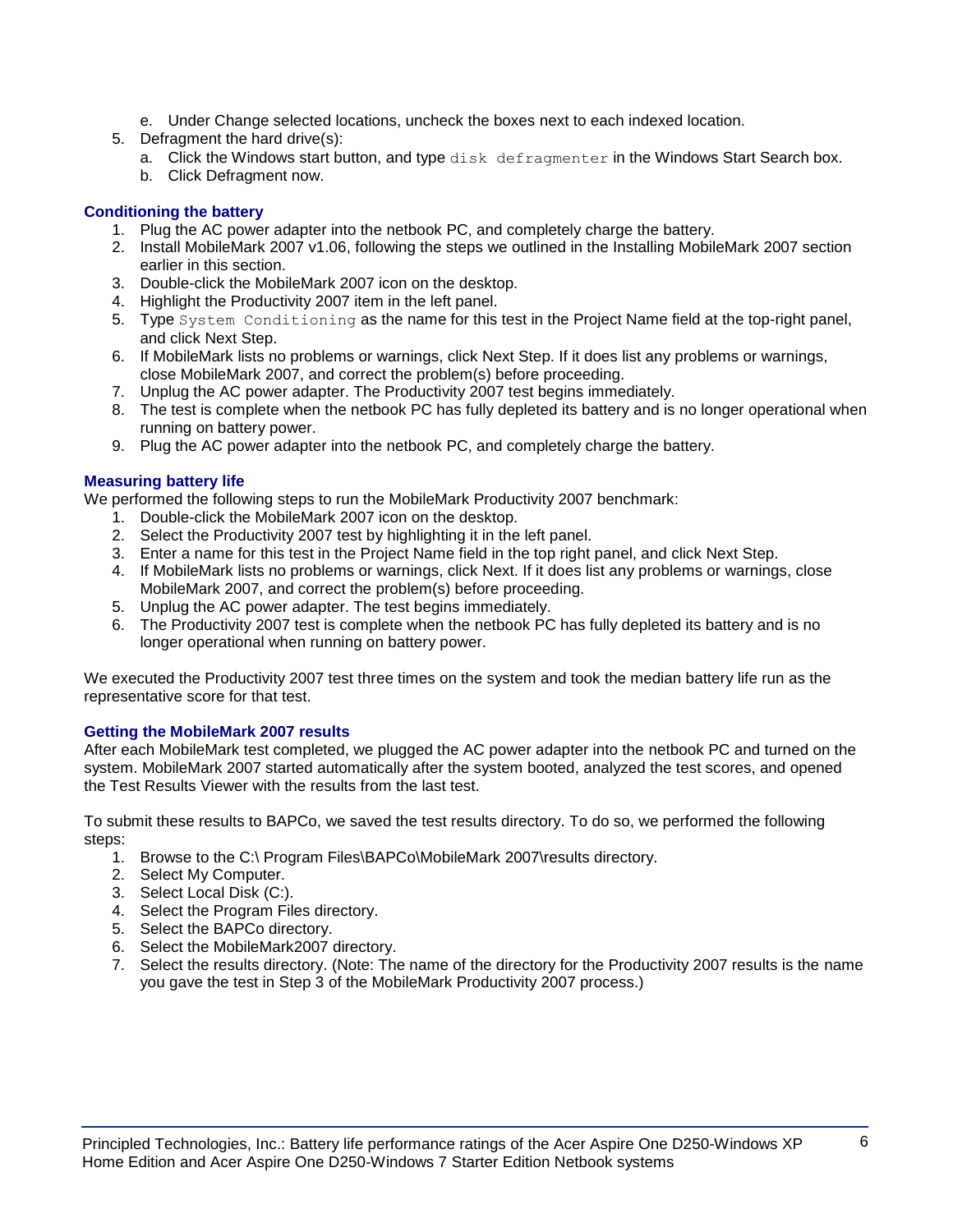# **Appendix A – Test system configuration information**

Figure 4 provides detailed configuration information about the test systems.

| <b>System</b>                                                    | <b>Acer Aspire One D250-Windows</b><br><b>XP Home Edition</b><br><b>Intel Atom N280</b><br>1.66GHz | <b>Acer Aspire One D250-Windows</b><br><b>7 Starter Edition</b><br><b>Intel Atom N280</b><br>1.66GHz |  |  |
|------------------------------------------------------------------|----------------------------------------------------------------------------------------------------|------------------------------------------------------------------------------------------------------|--|--|
| <b>General</b>                                                   |                                                                                                    |                                                                                                      |  |  |
| Processor and OS kernel:<br>(physical, core, logical) / (UP, MP) | 1P1C2L / UP                                                                                        | 1P1C2L / UP                                                                                          |  |  |
| Number of physical processors                                    | 1                                                                                                  | 1                                                                                                    |  |  |
| Single/dual-core processors                                      | Single                                                                                             | Single                                                                                               |  |  |
| System power management policy                                   | MobileMark 2007                                                                                    | Balanced                                                                                             |  |  |
| Processor power-saving option                                    | <b>Enhanced Intel SpeedStep</b><br>Technology                                                      | <b>Enhanced Intel SpeedStep</b><br>Technology                                                        |  |  |
| System dimensions (length x width<br>x height)                   | $10.2" \times 7.25" \times 1.0"$                                                                   | 10.2" x 7.2" x 1.0"                                                                                  |  |  |
| System weight                                                    | 2 lbs. 11 oz.                                                                                      | 2 lbs. 11 oz.                                                                                        |  |  |
| <b>CPU</b>                                                       |                                                                                                    |                                                                                                      |  |  |
| Vendor                                                           | Intel                                                                                              | Intel                                                                                                |  |  |
| Name                                                             | Atom                                                                                               | Atom                                                                                                 |  |  |
| Model number                                                     | N280                                                                                               | N280                                                                                                 |  |  |
| Stepping                                                         | CO                                                                                                 | CO                                                                                                   |  |  |
| Socket type and number of pins                                   | Micro-FCBGA                                                                                        | Micro-FCBGA                                                                                          |  |  |
| Core frequency (GHz)                                             | 1.66                                                                                               | 1.66                                                                                                 |  |  |
| Front-side bus frequency (MHz)                                   | 667                                                                                                | 667                                                                                                  |  |  |
| L1 Cache                                                         | 24 KB + 32 KB                                                                                      | $\overline{24}$ KB + 32 KB                                                                           |  |  |
| L <sub>2</sub> Cache (KB)                                        | 512                                                                                                | 512                                                                                                  |  |  |
| <b>Platform</b>                                                  |                                                                                                    |                                                                                                      |  |  |
| Vendor                                                           | Acer                                                                                               | Acer                                                                                                 |  |  |
| Motherboard model number                                         | Aspire one D250-1517                                                                               | Aspire one D250-1633                                                                                 |  |  |
| Motherboard chipset                                              | i945GSE                                                                                            | <b>i945GSE</b>                                                                                       |  |  |
| Motherboard revision number                                      | 03                                                                                                 | 03                                                                                                   |  |  |
| System serial number                                             | LUS700B375934140841601                                                                             | LUS670D1239363FB4D1601                                                                               |  |  |
| <b>BIOS</b> name and version                                     | InsydeH2O v1.08 (7/09/2009)                                                                        | InsydeH2O v1.13 (8/24/2009)                                                                          |  |  |
| <b>BIOS</b> settings                                             | Default                                                                                            | Default                                                                                              |  |  |
| <b>Memory module(s)</b>                                          |                                                                                                    |                                                                                                      |  |  |
| Vendor and model number                                          | Samsung M470T2864EH3-CE6                                                                           | Hynix HMP112S6EFR6C-Y5                                                                               |  |  |
| Type                                                             | PC2-5300                                                                                           | PC2-5300                                                                                             |  |  |
| Speed (MHz)                                                      | 667                                                                                                | 667                                                                                                  |  |  |
| Speed running in the system (MHz)                                | 533                                                                                                | 533                                                                                                  |  |  |
| Timing/latency (tCL-tRCD-tRP-<br>tRASmin)                        | $4 - 4 - 4 - 12$                                                                                   | $4 - 4 - 4 - 12$                                                                                     |  |  |
| Size (MB)                                                        | 1,024                                                                                              | 1,024                                                                                                |  |  |
| Number of memory module(s)                                       | 1                                                                                                  | 1                                                                                                    |  |  |
| Chip organization (single-sided,<br>double-sided)                | Double-sided                                                                                       | Double-sided                                                                                         |  |  |
| Channel (single/dual)                                            | Single                                                                                             | Single                                                                                               |  |  |
| <b>Hard disk</b>                                                 |                                                                                                    |                                                                                                      |  |  |
| Vendor and model number                                          | Hitachi HTS545016B9A300                                                                            | Western Digital WD2500BEVT                                                                           |  |  |
| Size (GB)                                                        | 160                                                                                                | 250                                                                                                  |  |  |
| Buffer size (MB)                                                 | 8                                                                                                  | 8                                                                                                    |  |  |

Principled Technologies, Inc.: Battery life performance ratings of the Acer Aspire One D250-Windows XP 7 Home Edition and Acer Aspire One D250-Windows 7 Starter Edition Netbook systems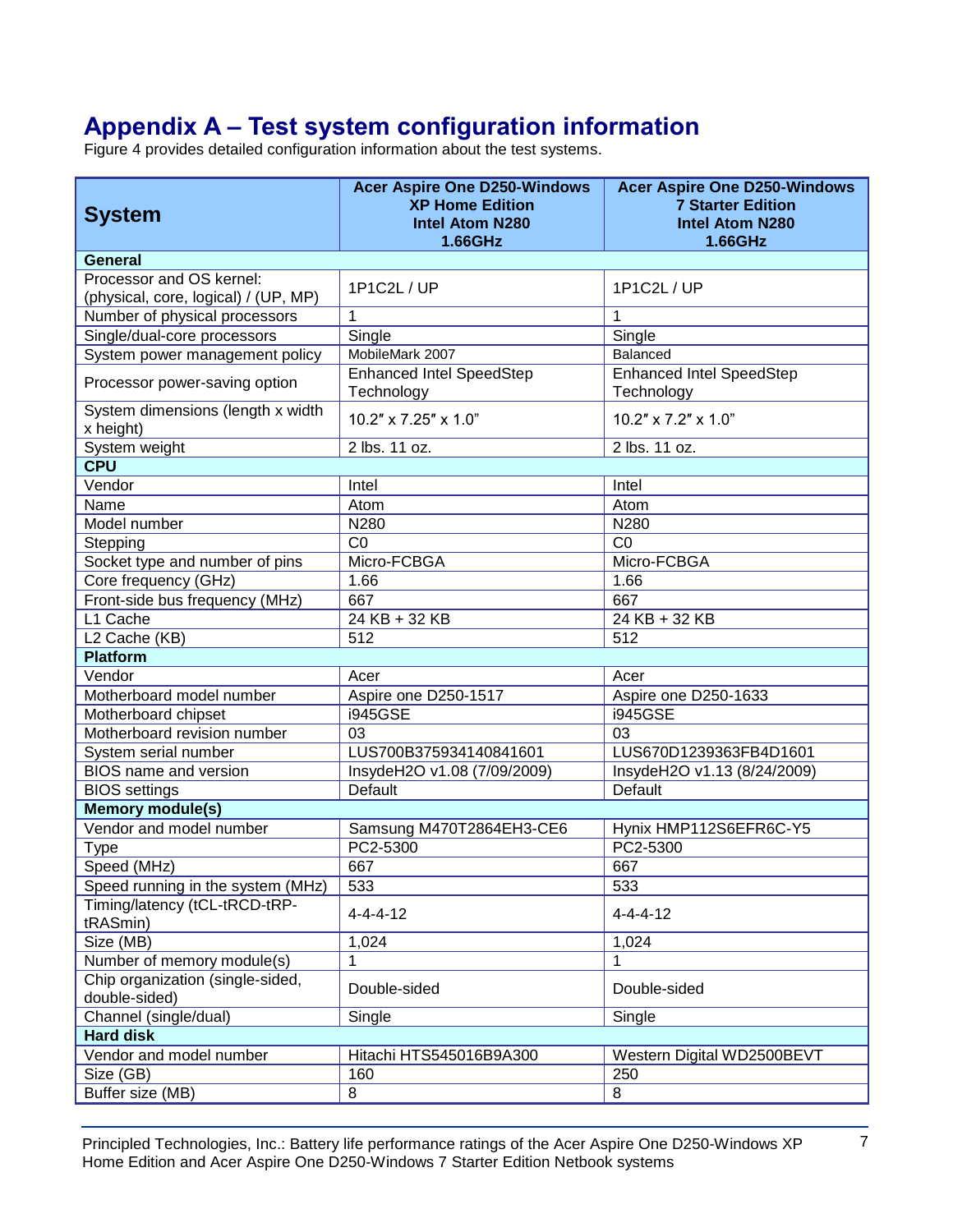| <b>System</b>                              | <b>Acer Aspire One D250-Windows</b><br><b>XP Home Edition</b><br><b>Intel Atom N280</b> | <b>Acer Aspire One D250-Windows</b><br><b>7 Starter Edition</b><br><b>Intel Atom N280</b> |  |  |
|--------------------------------------------|-----------------------------------------------------------------------------------------|-------------------------------------------------------------------------------------------|--|--|
|                                            | 1.66GHz                                                                                 | 1.66GHz                                                                                   |  |  |
| <b>RPM</b>                                 | 5,400                                                                                   | 5,400                                                                                     |  |  |
| <b>Type</b>                                | <b>SATA</b>                                                                             | <b>SATA</b>                                                                               |  |  |
| Controller                                 | Intel 82801GHM (ICH7M/U)                                                                | Intel 82801GHM (ICH7M/U)                                                                  |  |  |
| Controller driver                          | Intel 8.0.0.1039 (4/15/2008)                                                            | Intel 8.9.0.1023 (6/4/2009)                                                               |  |  |
| <b>Operating system</b>                    |                                                                                         |                                                                                           |  |  |
| Name                                       | Windows XP Home Edition                                                                 | <b>Windows 7 Starter Edition</b>                                                          |  |  |
| <b>Build number</b>                        | 2600                                                                                    | 7600                                                                                      |  |  |
| Service pack                               | SP <sub>3</sub>                                                                         | N/A                                                                                       |  |  |
| File system                                | <b>NTFS</b>                                                                             | <b>NTFS</b>                                                                               |  |  |
| Kernel                                     | <b>ACPI Multiprocessor PC</b>                                                           | ACPI x86-based PC                                                                         |  |  |
| Language                                   | English                                                                                 | English                                                                                   |  |  |
| Microsoft DirectX version                  | 9.0 <sub>c</sub>                                                                        | 11.0                                                                                      |  |  |
|                                            |                                                                                         |                                                                                           |  |  |
| <b>Graphics</b><br>Vendor and model number |                                                                                         | Intel GMA 950                                                                             |  |  |
|                                            | Intel GMA 950                                                                           |                                                                                           |  |  |
| <b>Type</b><br>Chipset                     | Integrated<br>Mobile Intel 945 Express                                                  | Integrated<br>Mobile Intel 945 Express                                                    |  |  |
| <b>BIOS</b> version                        | 1585.0                                                                                  | 1585.0                                                                                    |  |  |
| Total available graphics memory            |                                                                                         |                                                                                           |  |  |
| (MB)                                       | 224                                                                                     | 250                                                                                       |  |  |
| Dedicated video memory (MB)                | N/A                                                                                     | $\Omega$                                                                                  |  |  |
| System video memory (MB)                   | N/A                                                                                     | 64                                                                                        |  |  |
| Shared system memory (MB)                  | N/A                                                                                     | 186                                                                                       |  |  |
| Resolution                                 | 1,024 x 600 x 32 bit                                                                    | 1,024 x 600 x 32 bit                                                                      |  |  |
| <b>Driver</b>                              | Intel 6.14.10.4926 (2/15/2008)                                                          | Intel 8.15.10.1825 (6/16/2009)                                                            |  |  |
| Sound card/subsystem                       |                                                                                         |                                                                                           |  |  |
| Vendor and model number                    | Realtek High Definition Audio                                                           | Realtek High Definition Audio                                                             |  |  |
| <b>Driver</b>                              | Realtek 5.10.0.598 (2/24/2009)                                                          | Realtek 6.0.1.5888 (7/6/2009)                                                             |  |  |
| <b>Ethernet</b>                            |                                                                                         |                                                                                           |  |  |
| Vendor and model number                    | Atheros AR8132                                                                          | Atheros AR8132                                                                            |  |  |
| Driver                                     | Atheros 1.0.0.16 (3/2/2009)                                                             | Atheros 1.0.0.10 (7/27/2009)                                                              |  |  |
| <b>Wireless</b>                            |                                                                                         |                                                                                           |  |  |
| Vendor and model number                    | Broadcom 802.11g                                                                        | Atheros AR5B93                                                                            |  |  |
| <b>Driver</b>                              | Broadcom 5.10.79.14 (2/20/2009)                                                         | Atheros 8.0.0.177 (7/16/2009)                                                             |  |  |
| <b>Optical drive(s)</b>                    |                                                                                         |                                                                                           |  |  |
| Vendor and model number                    | N/A                                                                                     | N/A                                                                                       |  |  |
| <b>Type</b>                                | N/A                                                                                     | N/A                                                                                       |  |  |
| <b>USB ports</b>                           |                                                                                         |                                                                                           |  |  |
| Number                                     | 3                                                                                       | $\mathbf{3}$                                                                              |  |  |
| <b>Type</b>                                | 2.0                                                                                     | 2.0                                                                                       |  |  |
| Other                                      | Media card reader                                                                       | Media card reader                                                                         |  |  |
| IEEE 1394 ports                            |                                                                                         |                                                                                           |  |  |
| Number                                     | $\pmb{0}$                                                                               | 0                                                                                         |  |  |
| <b>Monitor</b>                             |                                                                                         |                                                                                           |  |  |
| LCD type                                   | <b>LED-backlit TFT LCD</b>                                                              | LED-backlit TFT LCD                                                                       |  |  |
| Screen size                                | 10.1"                                                                                   | 10.1"                                                                                     |  |  |
| Refresh rate (Hz)                          | 60                                                                                      | 60                                                                                        |  |  |

Principled Technologies, Inc.: Battery life performance ratings of the Acer Aspire One D250-Windows XP 8 Home Edition and Acer Aspire One D250-Windows 7 Starter Edition Netbook systems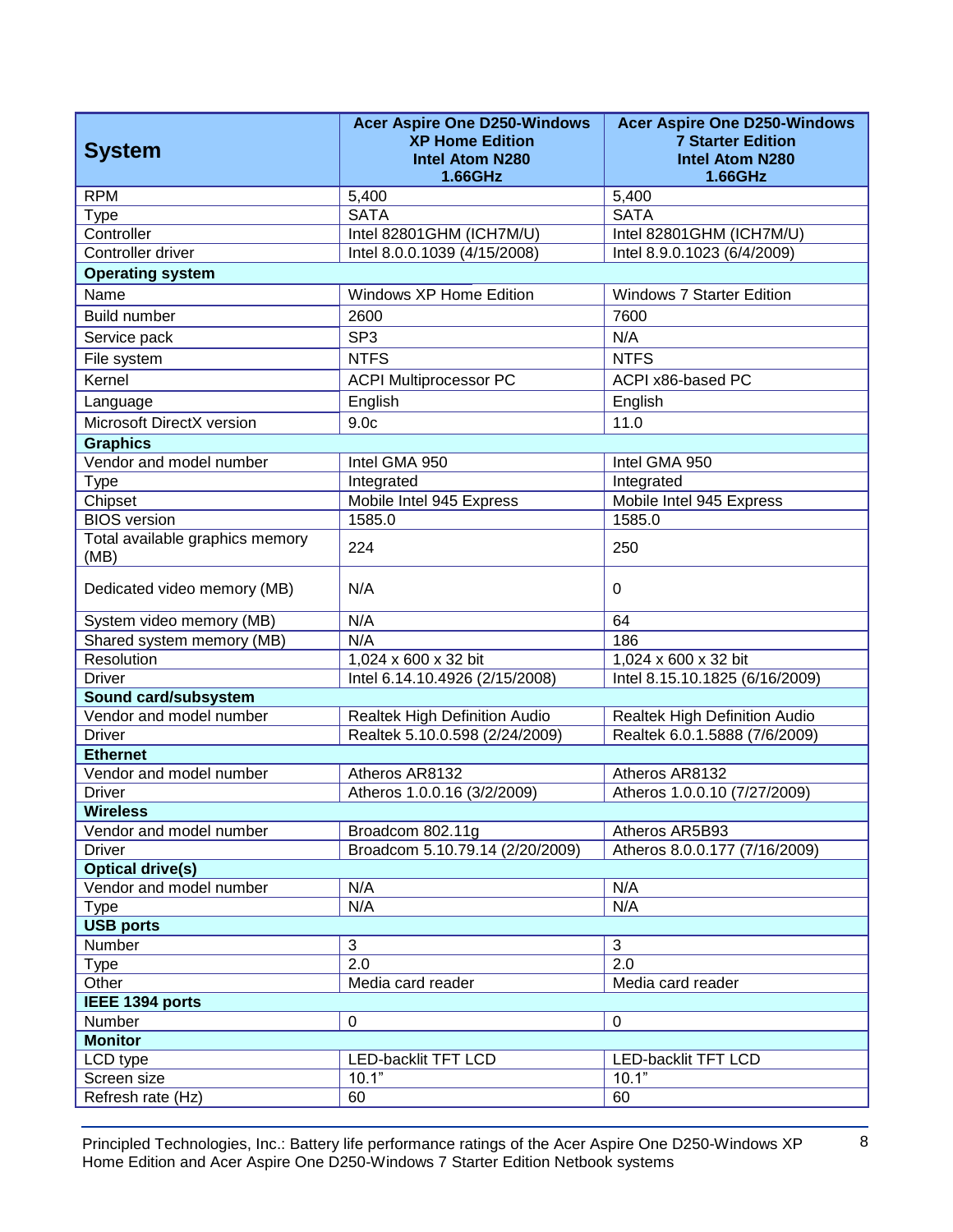| <b>System</b>                  | <b>Acer Aspire One D250-Windows</b><br><b>XP Home Edition</b><br><b>Intel Atom N280</b><br>1.66GHz | <b>Acer Aspire One D250-Windows</b><br><b>7 Starter Edition</b><br><b>Intel Atom N280</b><br>1.66GHz |  |  |
|--------------------------------|----------------------------------------------------------------------------------------------------|------------------------------------------------------------------------------------------------------|--|--|
| <b>Battery</b>                 |                                                                                                    |                                                                                                      |  |  |
| Type                           | Acer UM08B52 Lithium-ion                                                                           | Acer UM08B52 Lithium-ion                                                                             |  |  |
| Size (length x width x height) | 8" x 1.6" x 1.25"                                                                                  | 8" x 1.6" x 1.25"                                                                                    |  |  |
| Rated capacity                 | 5800mAh/10.8V (63Wh)                                                                               | 5800mAh/10.8V (63Wh)                                                                                 |  |  |
| Weight (oz)                    | 11                                                                                                 | 11                                                                                                   |  |  |

**Figure 4: Detailed configuration information for the test systems.**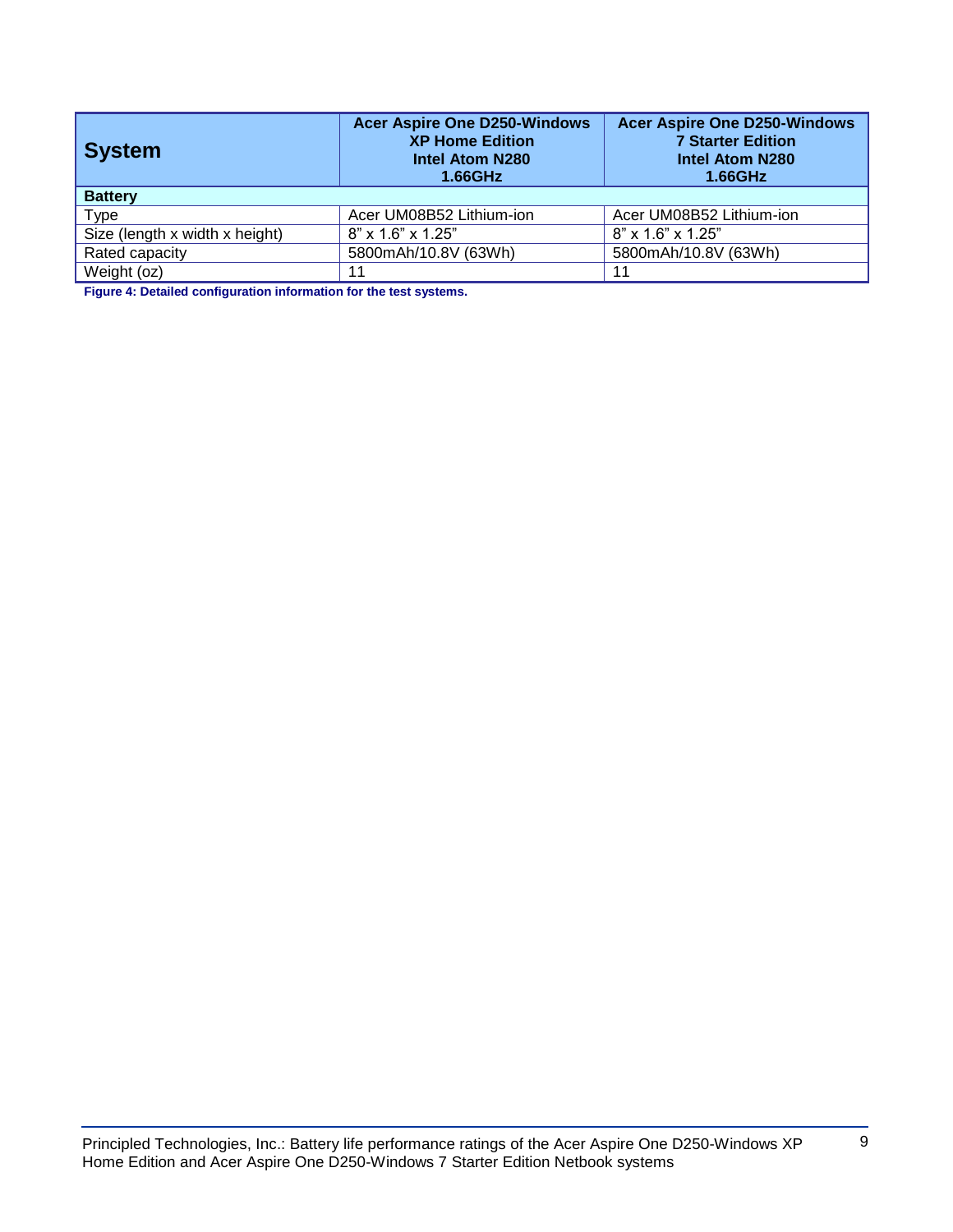## **Appendix B – Complete test results**

Figure 5 presents the complete MobileMark 2007 Productivity 2007 test results for the test systems. We conducted one conditioning run followed by three Official MobileMark 2007 Productivity 2007 runs.

|                                               | <b>Acer Aspire One D250-</b><br><b>Windows XP Home Edition</b> | <b>Acer Aspire One D250-</b><br><b>Windows 7 Starter Edition</b> |
|-----------------------------------------------|----------------------------------------------------------------|------------------------------------------------------------------|
| <b>MobileMark 2007 Productivity 2007</b>      |                                                                |                                                                  |
| MobileMark 2007 - Productivity 2007 -         | 75                                                             | 62                                                               |
| Performance Qualification score - Run 1       |                                                                |                                                                  |
| MobileMark 2007 - Productivity 2007 -         | 75                                                             | 62                                                               |
| Performance Qualification score - Run 2       |                                                                |                                                                  |
| MobileMark 2007 - Productivity 2007 -         | 75                                                             | 62                                                               |
| Performance Qualification score - Run 3       |                                                                |                                                                  |
| MobileMark 2007 - Productivity 2007 - Battery | 554                                                            | 472                                                              |
| Life score (minutes) - Run 1                  |                                                                |                                                                  |
| MobileMark 2007 - Productivity 2007 - Battery | 556                                                            | 482                                                              |
| Life score (minutes) - Run 2                  |                                                                |                                                                  |
| MobileMark 2007 - Productivity 2007 - Battery | 559                                                            | 481                                                              |
| Life score (minutes) - Run 3                  |                                                                |                                                                  |

**Figure 5: MobileMark 2007 Productivity 2007 scores for Acer Aspire One D250-XP Home Edition and Acer Aspire One D250-Windows 7 Starter Edition Netbook systems we tested.**